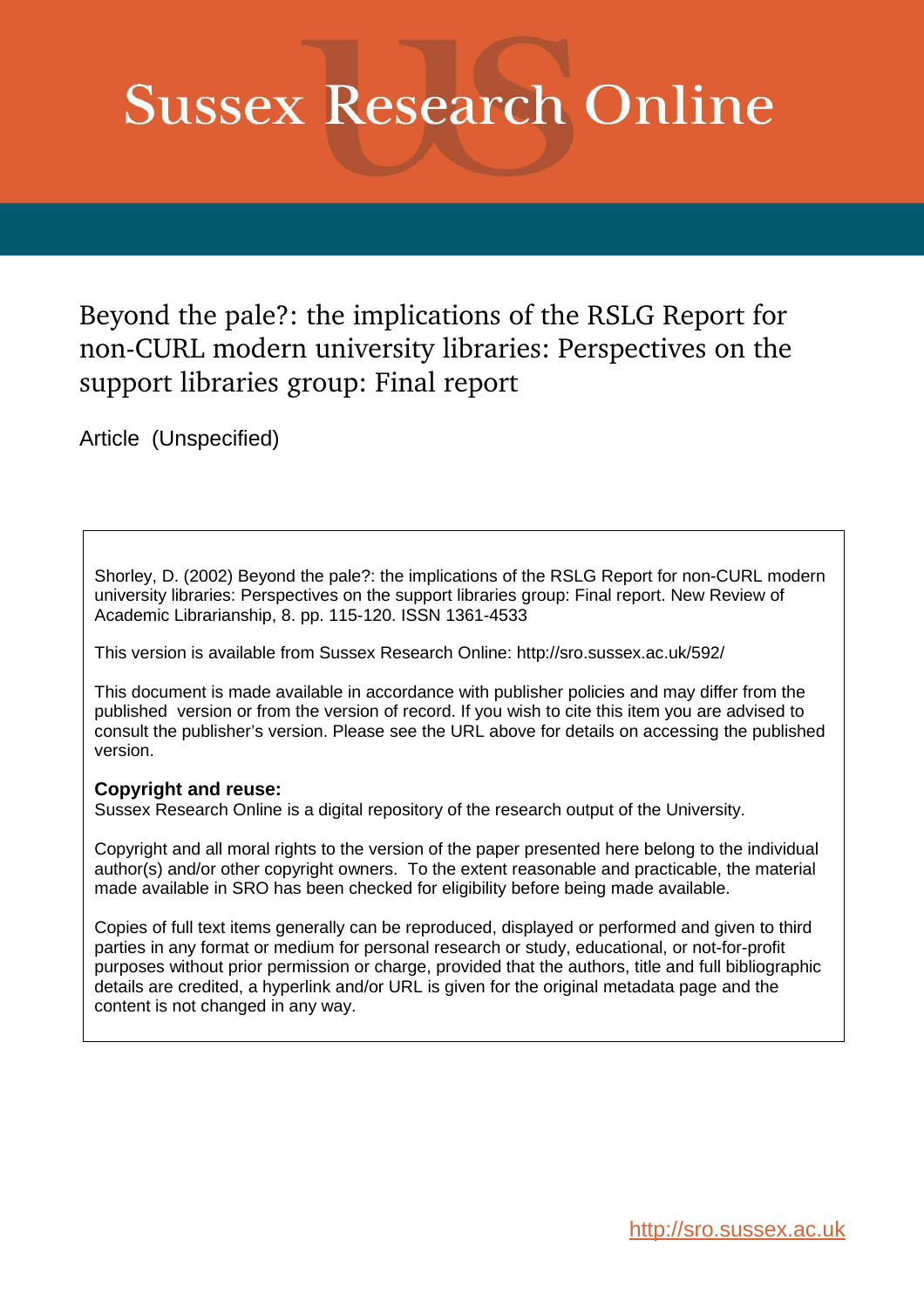## **Beyond the pale?: the implications of the RSLG Report for non-CURL modern university libraries**

When the Final Report of the Research Support Libraries Group (RSLG) was published on its website (www.rslg.ac.uk) earlier this month it did not make many headlines, even in the specialist press. This is easily explained.

For a start, the recent Government White Paper on the Future of Higher Education has somewhat eclipsed it. (Presumably in this era of joined-up thinking the near coincidence of publication dates was all planned. It would certainly explain why the broad thrust of these two reports is so similar. Both clearly advocate an elite of research institutions to which all riches will flow.)

Anyway, we all knew what this Report was going to say long before we read it. Sir Brian Follett, the Group's Chair, had spent much of the past year addressing audiences of key stakeholders about what he saw as information needs of researchers. Indeed, it is hard to avoid the conclusion that he had more or less made up his mind before the RSLG began its deliberations. Those of us who heard him speak at the SCONUL Conference in Cambridge last April were left in no doubt about the main message of a Report eventually be published only some ten months later. For Sir Brian everything is very simple: research in the UK (and for 'research' read 'scientific research') is pretty good, although most of our libraries are too small to be any use. Nor does he think the views of most librarians are worth much (with a few notable exceptions). He sees the British Library (BL) as the answer to most questions, although he is not quite sure how. In this (and in much else) he is basically quite right - although it is somewhat galling that he sees most of us as irrelevant to the debate.

Less crucial, but disappointing nonetheless, is the fact that this Report is so badly written. It needs to be much smarter and a good deal less patronising if it is to convince Universities UK and individual Vice-Chancellors. As it stands, it is repetitive, sloppy and at times just plain illiterate. (The final sentence on page 65 is particularly unfortunate.) Excruciating accumulations of abstract nouns and half-digested jargon conspire to make whole sections all but impenetrable. Examples of ugly wordiness abound:

*"Some have suggested that the most serious risk we now face is of not moving quickly enough and thus ending up with sub-optimal solutions on the basis that these were the first to become available."*

No matter. We can now read in black and white what has been mooted for some time. The key decisions have already been made and further meaningful consultation is unlikely. We must make ready to exploit this ambitious new strategy so that we can all play a part in supporting the UK's vigorous research community. Others are better placed than I to take the broader view and analyse the Report and its recommendations objectively. For those of us in the smaller, wannabe researchintensive, universities with their clear remit for undergraduate teaching, (and not currently members of CURL) the future is not unproblematic and the potential tensions easy to spot. The one-size-fits-all model must be approached with caution; but with judicious tweaking it should suit us just fine.

It is however at best, naive (and at worst, downright disingenuous) for the Funding Councils to claim through this Report that their plans for us will all be for the best in the best of all possible worlds. This dazzling certainty ignores a number of basic realities. Most importantly perhaps, the Report ignores the distasteful, but inevitable, fact that we, as universities, are all in competition with one another. Our institutions struggle to keep pace with the Government's constantly shifting agendas for research, learning and teaching - and then maybe some more research - not to forget the teaching. So we all watch our backs. Confusing signals from different Government departments translate into ever more Byzantine policies for university funding. For those of us in the non-CURL libraries it is easy to feel miffed, even before we begin reading the Report. There is a real danger that this cynicism will colour our reactions to what is actually very good news for us too. (We were, of course, aggrieved that none of our members sat on the Committee and it is hard to believe that our interests were protected, but then this probably did not make much difference to what was decided anyway.) But this is an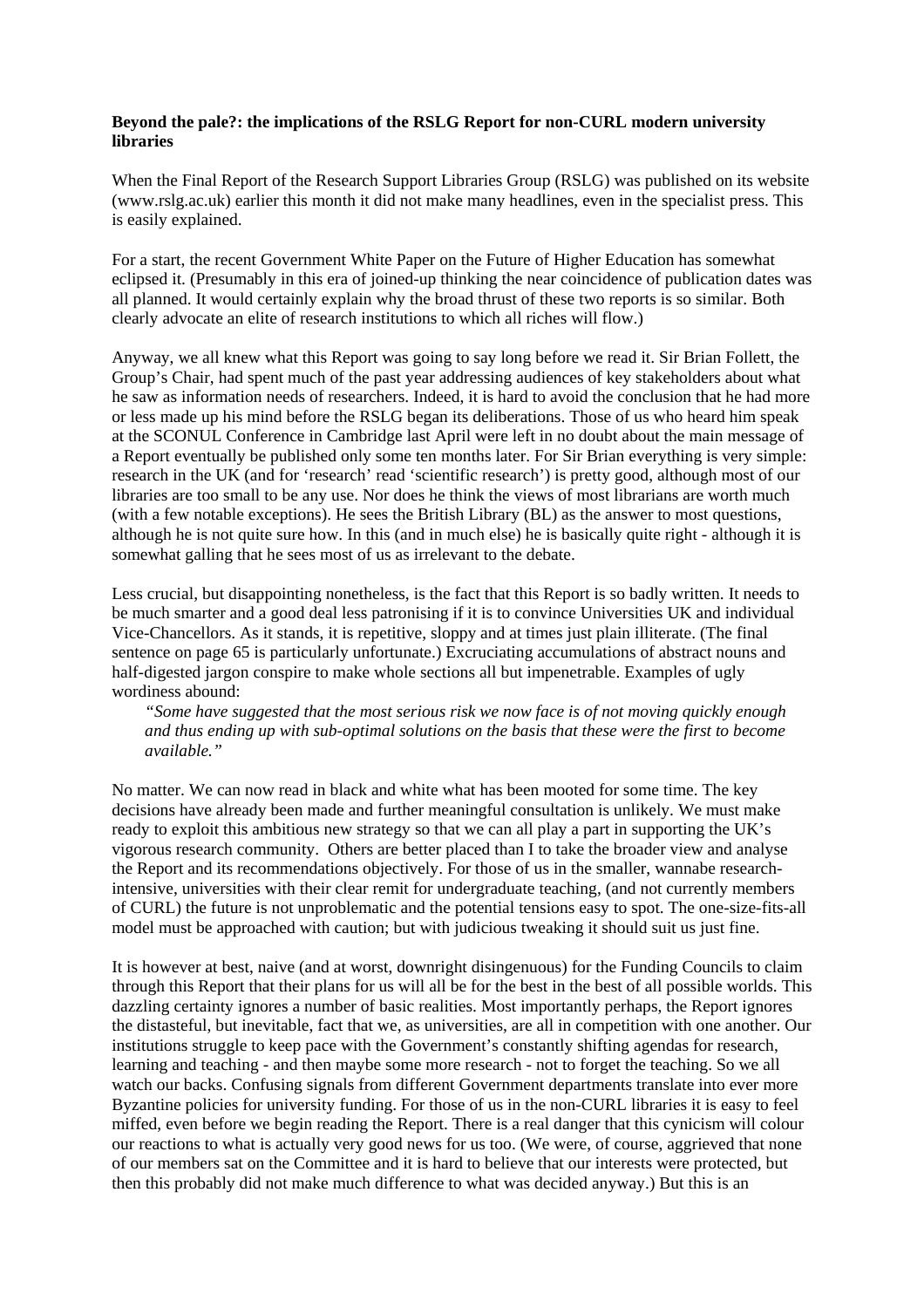immature and shortsighted response. The Report proposes a coherent planning framework unprecedented in our sector and offers exciting opportunities for us to punch above our weight and exploit our important resources more widely than ever before.

We should immediately examine the Report's recommendations to see what we can contribute. But first we must establish where our interests really lie - and this in itself is by no means straightforward. The missions of our libraries have not always coincided with those of our institutions; and in the past we have sometimes been tempted to build our own little empires. This is no longer a sustainable approach. At the same time almost all UK university libraries have an impressive history of collaboration, with or without the help of outside agencies, because we are basically quite cooperative animals. This Report, and the philosophy underpinning it, may, despite its best intentions, divide us as never before. It is, for example, hard to see what line SCONUL will take. The big personalities in our sector are often the loudest voices in SCONUL too, and we may face a period of destructive disagreement if the smaller players feel their interests are compromised by post-RSLG initiatives.

It is also regrettable that the Report does not see Resource as a potential partner. This can only reinforce the widely held view that Resource cares little for libraries, and has no interest at all in the academic sector. This Report might have provided an opportunity for a new relationship. At the very least Resource might have been publicly invited to endorse the proposed Research Libraries Network and maybe even (*whisper it softly*) to see help the public library sector might play its part.

But this is no time for righteous indignation, we should, and shall, respond constructively to what the Report describes, somewhat vaingloriously, as "the unique opportunity to create a body unparalleled among our research competitors". This sounds very exciting; it is the best way forward.

The Research Libraries Network (RLN) at the centre of the Report's findings has a key role for the BL. This is very welcome and a logical development of a strategy which its Chief Executive, Lynne Brindley, is widely known to favour. Her recent background in Higher Education gives her a clear understanding of the critical issues, and recent senior BL appointments have confirmed its commitment to work for the benefit of all researchers. So we welcome the fact that the Report advocates more money for the BL to allow it to meet its full range of responsibilities. Less predictably perhaps, it also appears to safeguard the Documents Supply Centre, whose fate had looked far from secure a couple of years ago. A strong and financially secure BL, with a clear remit to support research all over the UK is a pre-requisite for success. It will be good for top class UK research to see this translated into an ambitious suite of actions, but not entirely straightforward. In universities far from London, researchers who need printed rare or unique resources still show a certain reluctance to travel to the BL, so it will take some creative thinking and significant money to help them make full use of its collections and service in the future. We can be confident that the BL has the will to achieve this; with sufficient funding it will succeed.

So far so good, but beyond this the RLN's membership remains unclear. We are left to speculate. Presumably it will consist of current CURL members, but it should be broader than this For the RLN is in danger of being an exclusive club, attracting all the extra funding for initiatives which effectively exclude many other significant players and thus effectively write them out of the script. In any case it is hard to see how our Vice-Chancellors will find any top slicing predicated on this model acceptable. It does not have to be like this. Most importantly, the composition of the Steering Group charged with leading the RLN is key to ensuring that all researchers' needs are met. Strong voices must protect the interests of the smaller institutions, not for their own sake, but because they have a good deal to contribute for the benefit of research as a whole. All in all the RLN could, and should, be a good idea - but only if it is well run. The Report advocates "a small core of staff of high quality with appropriate expertise and professional experience" (53) – well, yes. It also needs a clear remit and, crucially, the funds to fulfil its high ambitions. Here the Report is spectacularly vague. This is puzzling, particularly in view of the otherwise meticulously articulated work plan. Presumably this failure to address the resource implications of the proposals is deliberate. We must assume that the Government will come